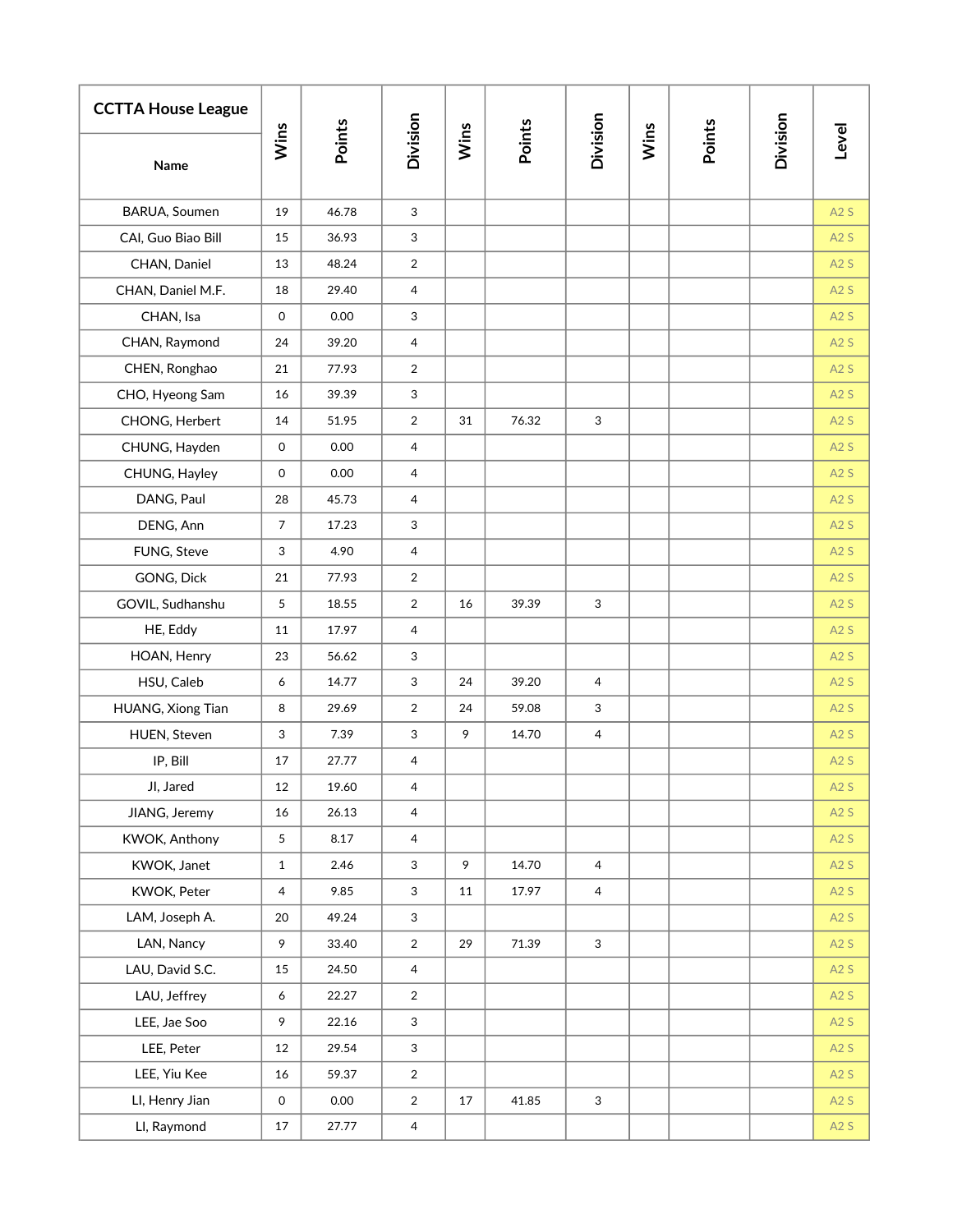| <b>CCTTA House League</b> |                |        |                |      |        |                |      |        |                |       |  |
|---------------------------|----------------|--------|----------------|------|--------|----------------|------|--------|----------------|-------|--|
| Name                      | Wins           | Points | Division       | Wins | Points | Division       | Wins | Points | Division       | Level |  |
| LI, Victor Ping-Wa        | 15             | 36.93  | 3              | 17   | 27.77  | $\overline{4}$ |      |        |                | A2S   |  |
| LIANG, Tony               | 14             | 51.95  | $\overline{2}$ |      |        |                |      |        |                | A2S   |  |
| LING, Simon               | 26             | 64.01  | 3              |      |        |                |      |        |                | A2S   |  |
| LIU, Stephen              | 3              | 11.13  | $\overline{2}$ | 13   | 32.00  | 3              | 16   | 26.13  | $\overline{4}$ | A2S   |  |
| MA, John Man-Hon          | 17             | 27.77  | $\overline{4}$ |      |        |                |      |        |                | A2S   |  |
| MA, Kai                   | 14             | 51.95  | $\overline{2}$ |      |        |                |      |        |                | A2S   |  |
| MA, Yilin                 | 0              | 0.00   | $\overline{4}$ |      |        |                |      |        |                | A2S   |  |
| MONSIF, Moulay Youssef    | 5              | 18.55  | $\overline{2}$ |      |        |                |      |        |                | A2S   |  |
| NG, Marcos                | 21             | 51.70  | 3              |      |        |                |      |        |                | A2S   |  |
| NG, Stanley               | 16             | 39.39  | 3              |      |        |                |      |        |                | A2S   |  |
| QIAO, Susan               | $\overline{7}$ | 11.43  | $\overline{4}$ |      |        |                |      |        |                | A2S   |  |
| RAHIME, Zakria            | 29             | 107.61 | $\overline{2}$ |      |        |                |      |        |                | A2S   |  |
| RAMAROSON, Teddy          | 22             | 81.64  | $\overline{2}$ |      |        |                |      |        |                | A2S   |  |
| RAVAEI, Farid             | $\overline{2}$ | 7.42   | $\overline{2}$ |      |        |                |      |        |                | A2S   |  |
| ROSAL, Rj Carbero         | 9              | 33.40  | $\overline{2}$ |      |        |                |      |        |                | A2S   |  |
| SHAHLAEE, Khaled          | $\overline{7}$ | 25.98  | $\overline{2}$ |      |        |                |      |        |                | A2S   |  |
| SONG, Daniel              | 16             | 39.39  | 3              |      |        |                |      |        |                | A2S   |  |
| SUN, Yu                   | 15             | 55.66  | $\overline{2}$ |      |        |                |      |        |                | A2S   |  |
| TAM, Chris                | 5              | 8.17   | $\overline{4}$ |      |        |                |      |        |                | A2S   |  |
| TANDON, Tarun             | 14             | 51.95  | $\overline{2}$ |      |        |                |      |        |                | A2S   |  |
| TOMASCHOFF, Gideon        | 15             | 36.93  | 3              |      |        |                |      |        |                | A2S   |  |
| TSUI, Albert              | 28             | 68.93  | 3              |      |        |                |      |        |                | A2S   |  |
| WAN, Steven               | 16             | 39.39  | 3              |      |        |                |      |        |                | A2S   |  |
| WANG, Sherry              | 4              | 14.84  | $\overline{2}$ |      |        |                |      |        |                | A2S   |  |
| WONG, Francis F.          | 5              | 8.17   | $\overline{4}$ |      |        |                |      |        |                | A2S   |  |
| WONG, Harris              | $\overline{7}$ | 11.43  | $\overline{4}$ |      |        |                |      |        |                | A2S   |  |
| WU, Edmund                | 0              | 0.00   | 3              |      |        |                |      |        |                | A2S   |  |
| XU, Alan                  | 10             | 37.11  | $\overline{2}$ |      |        |                |      |        |                | A2S   |  |
| YAM, Mike                 | 13             | 48.24  | $\overline{2}$ |      |        |                |      |        |                | A2S   |  |
| YANG, Jack                | 11             | 40.82  | $\overline{2}$ |      |        |                |      |        |                | A2S   |  |
| YEUNG, Antony Tp          | 21             | 77.93  | $\overline{2}$ |      |        |                |      |        |                | A2S   |  |
| YEUNG, Winson             | 19             | 46.78  | $\mathbf{3}$   | 17   | 27.77  | $\overline{4}$ |      |        |                | A2S   |  |
| YU, Yuk Kee               | $\mathbf{1}$   | 1.63   | $\overline{4}$ |      |        |                |      |        |                | A2S   |  |
| YUNG, Ben                 | 15             | 36.93  | 3              |      |        |                |      |        |                | A2S   |  |
| ZHAO, Aiden               | 9              | 22.16  | $\mathbf{3}$   |      |        |                |      |        |                | A2S   |  |
| ZHAO, Amy                 | 6              | 14.77  | 3              |      |        |                |      |        |                | A2S   |  |
|                           |                |        |                |      |        |                |      |        |                |       |  |